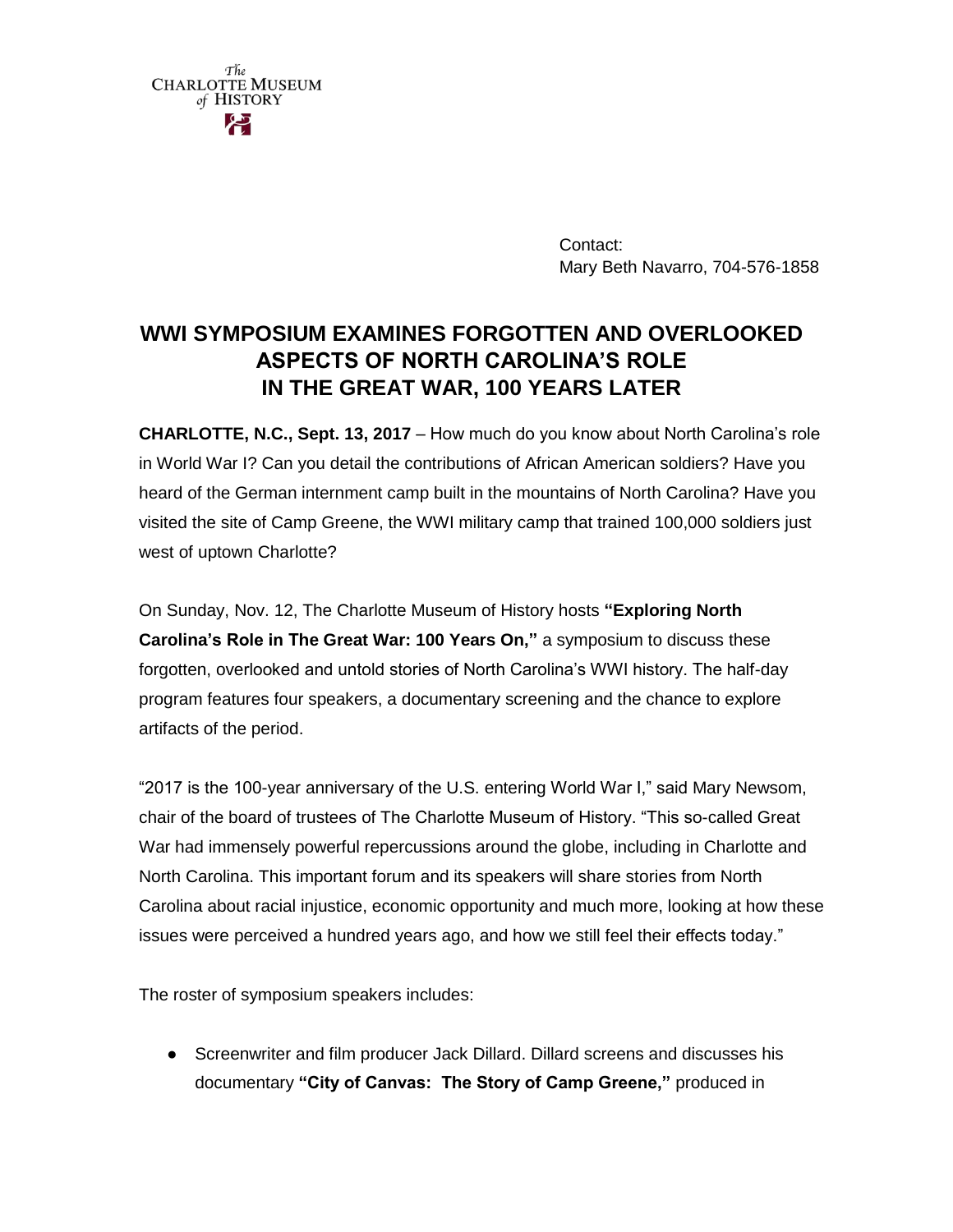$\tau_{he}^{*}$ CHARLOTTE MUSEUM of HISTORY

> collaboration with the Charlotte Mecklenburg Library and WTVI Charlotte. Charlotte was selected as the site of one of 32 training camps to prepare U.S. troops for war in France. Camp Greene was built in 90 days on 2,400 acres near uptown Charlotte and later expanded to nearly 6,000 acres. More than 100,000 soldiers from across the country received training at the camp in 1917 and 1918.

- Dr. Janet Hudson, associate professor of history at the University of South Carolina's Extended University, presents **"Black Soldiers Matter: Carolina's Unheralded Soldiers of WWI."** Hudson shares the largely overlooked WWI experiences of the nearly 22,000 African-American soldiers from North Carolina, including how President Woodrow Wilson's War Department altered its military mobilization and training plans to accommodate the demands of white southern political leaders. Hudson is author of the prize-winning book, *Entangled by White Supremacy: Reform in World War I-era South Carolina*.
- Dr. Heather Perry, associate professor of history at UNC Charlotte, will present **"Appalachia in the Trenches: German Prisoners in Our Backyard,"** revealing the largely forgotten details of a German internment camp in Hot Springs, N.C. Amid waves of anti-German hysteria and spy mania, the federal government rounded up 2,200 newly labeled German "enemy aliens" and relocated them to a hastily constructed camp at Hot Springs, in the Pisgah National Forest of western North Carolina. There these civilians were imprisoned for some 18 months, by turns charming and alienating the local residents. Perry examines the social, economic and political repercussions of the camp and demonstrates how global events affected the daily lives of an isolated mountain community. Perry is the associate editor of the *Journal of First World War Studies*, and her most recent book is *Recycling the Disabled: Army, Medicine, and Modernity in WWI Germany.*
- Dr. Mark Wilson, professor of history at UNC Charlotte, presents **"World War I and Charlotte's Economic Development."** Wilson explores the long-term economic and demographic impacts of WWI and Camp Greene on the Charlotte region. Wilson digs into the personal experiences of people who worked in the textile industry and other businesses that supported the war effort. His book,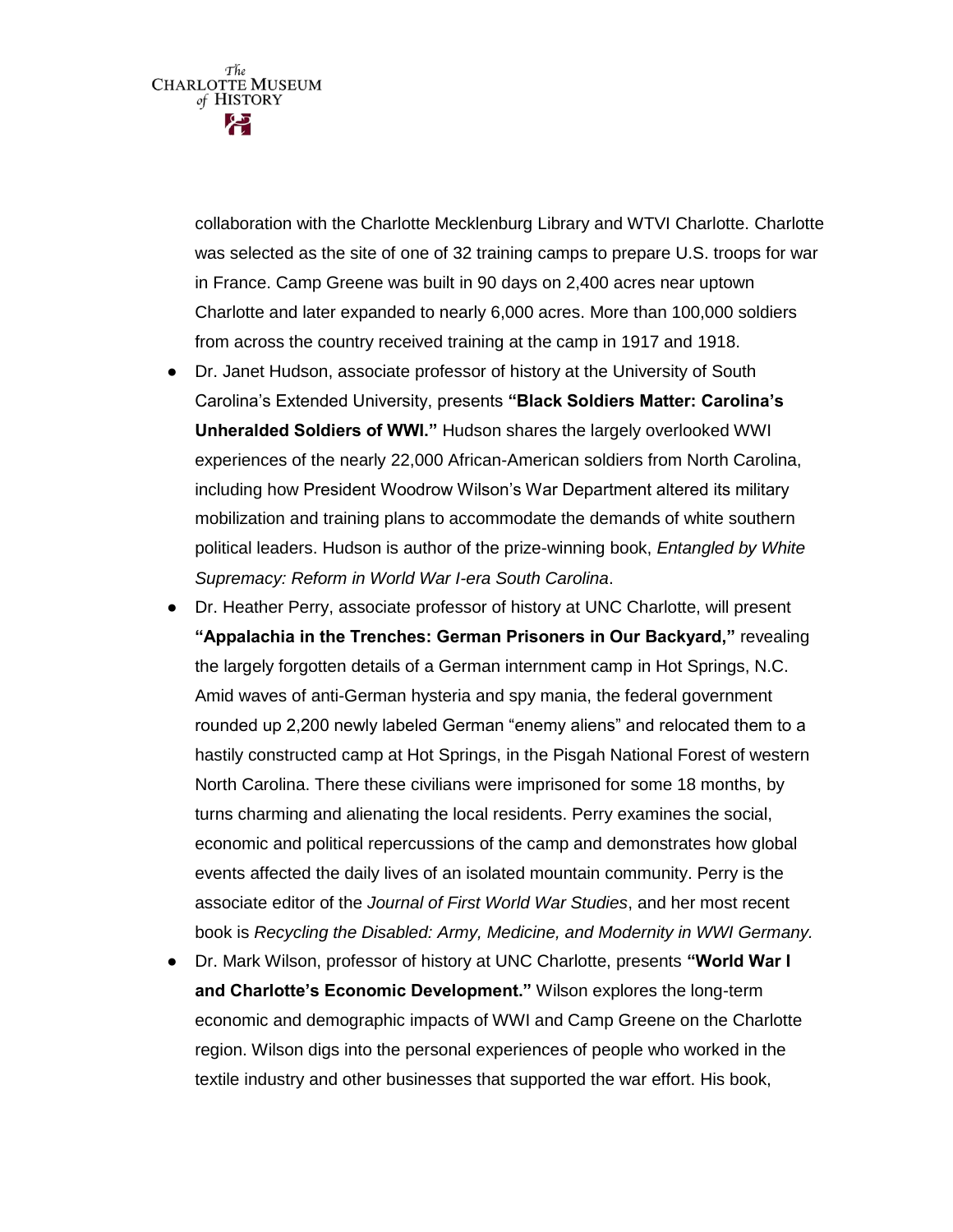*Destructive Creation: American Business and the Winning of World War II,* won the Hagley Prize for best book in business history. He also is co-recipient of the Gomory Prize book award.

Symposium attendees can enjoy a reception following the symposium and displays of WWI artifacts from the Charlotte Mecklenburg Library's Robinson-Spangler Carolina Room, UNC Charlotte's J. Murrey Atkins Library, the American Red Cross and Dirk Allman "The Doughboy," an independent WWI memorabilia collector.

**"Exploring North Carolina's Role in The Great War: 100 Years On"** is part of a partnership with the Charlotte Mecklenburg Library and UNC Charlotte that includes a year-long series of free lectures and film screenings about the Great War. Upcoming lectures in the series include:

- **"Over There: The United States Enters World War I,"** presented by Dr. Steve Sabol of UNC Charlotte's Department of History, on Sept. 21, 2017 at The Charlotte Museum of History.
- **"Great Britain and the Great War,"** a lecture by Dr. Peter Thorsheim of UNC Charlotte's History Department, on Oct. 12, 2017 at The Charlotte Museum of History.
- **"Mobilizing the Kitchen: Women, Food and the WWI Homefront,"** by UNC Charlotte's Dr. Heather Perry, on Nov. 9, 2017 at The Charlotte Museum of History.
- The Main Library screens these films about WWI at its Francis Auditorium:
	- o "Joyeux Noel" on Dec. 2, 2017.
	- o "Wings" on Jan. 27, 2018.

## **How to Go**

The **"Exploring North Carolina's Role in The Great War: 100 Years On"** symposium takes place on Sunday, Nov. 12, at The Charlotte Museum of History at 3500 Shamrock Drive. Doors open at noon; symposium begins at 12:30. Tickets and registration are at